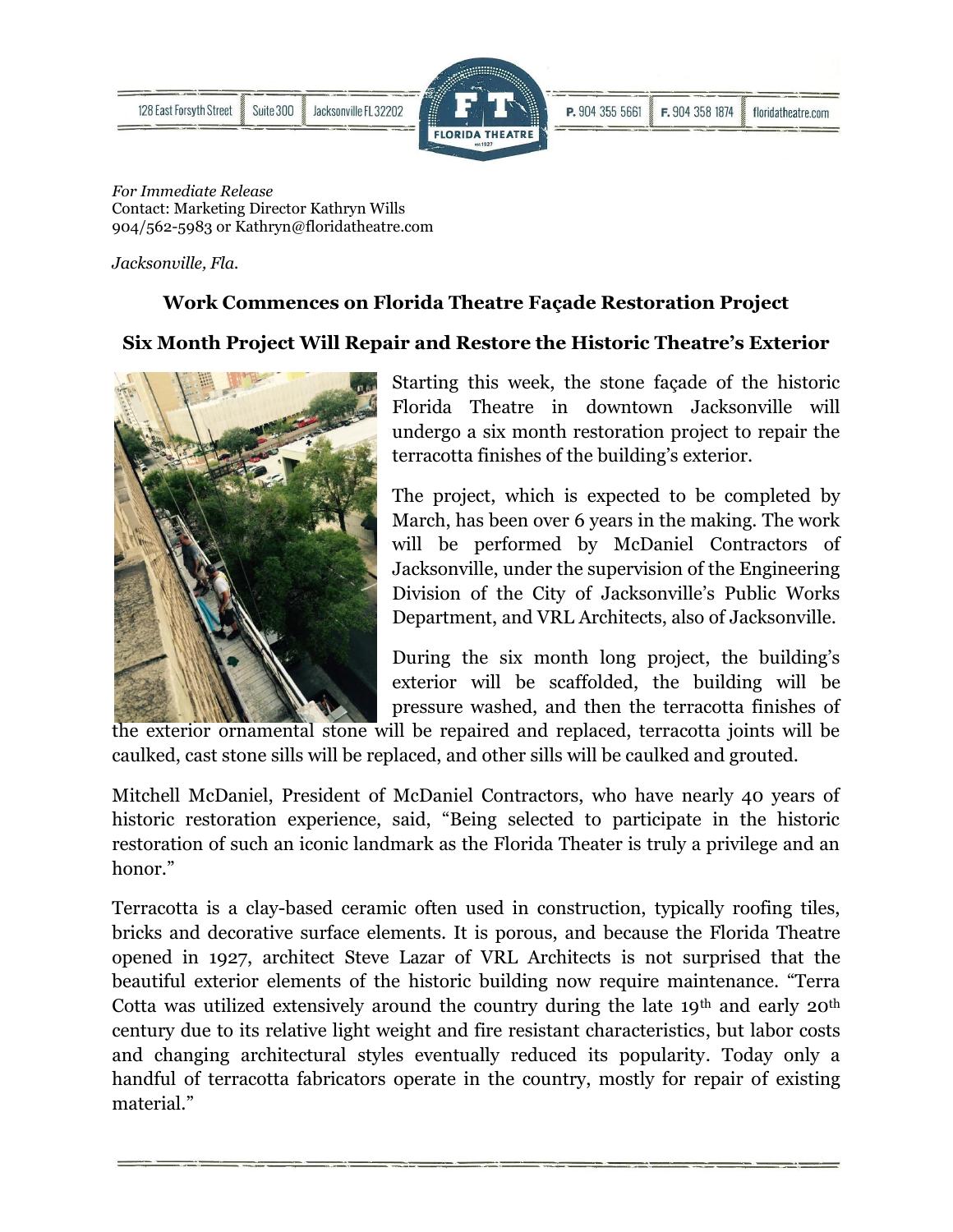

The historic theatre will remain open for business for the duration of the project, and in fact, over 50 shows are scheduled during this time period. Now listed on the National Register of Historic Places, the Florida Theatre is one of the Top 50 most attended concert venues in the country. Its President, Numa Saisselin, says, "Any time you perform this kind of work on a historic theatre, two things are paramount. One is doing the work in a way that preserves the historic integrity of the building, and the other is figuring out how to do the work while staying open, because time is money."

The total project will cost \$334,000. It is funded by a \$150,000 matching grant from the State of Florida, Department of State, Division of Historical Resources; by a \$75,000 matching from the City of Jacksonville; and by additional funding of \$50,000 from the Downtown Historic Preservation and Revitalization Trust Fund, and up to \$75,000 from the Downtown Economic Development Fund.

The project has been a long time in the making. An initial analysis of the exterior was conducted in 2010, which is when the application for the Division of Historical Resources grant was submitted. The State did not award the grants until 2014, and it took until 2015 to identify a source of matching funds within the City.

Says Saisselin, "The Florida Theatre Performing Arts Center, Inc. is the nonprofit corporation that manages the building in a public/private partnership with the City, which owns the building. As a nonprofit we were able to secure funds of over 65% of the original estimate. That's the beauty of a public/private partnership. We are able to enhance the City's own financial ability to do work like this."

But by the time proposals were solicited, it had been over five years since the original estimates were prepared. "A lot can happen in five years," said Saisselin. "Certainly, more weather related wear and tear happens, and prices go up." The original estimate of \$225,000 was now over \$300,000. Saisselin praises the work of several theatre supporters and downtown advocates to find the additional sources of support, including Aundre Wallace and Guy Parola of the Downtown Investment Authority, who were instrumental in securing the additional funding to close the gap.

"If we had funded just part of this project, we would have been coming back almost immediately, because there would still be continuing damage. Everyone who came together to figure this out made it possible to do all the work we need to do, and do it once, and get it right the first time."